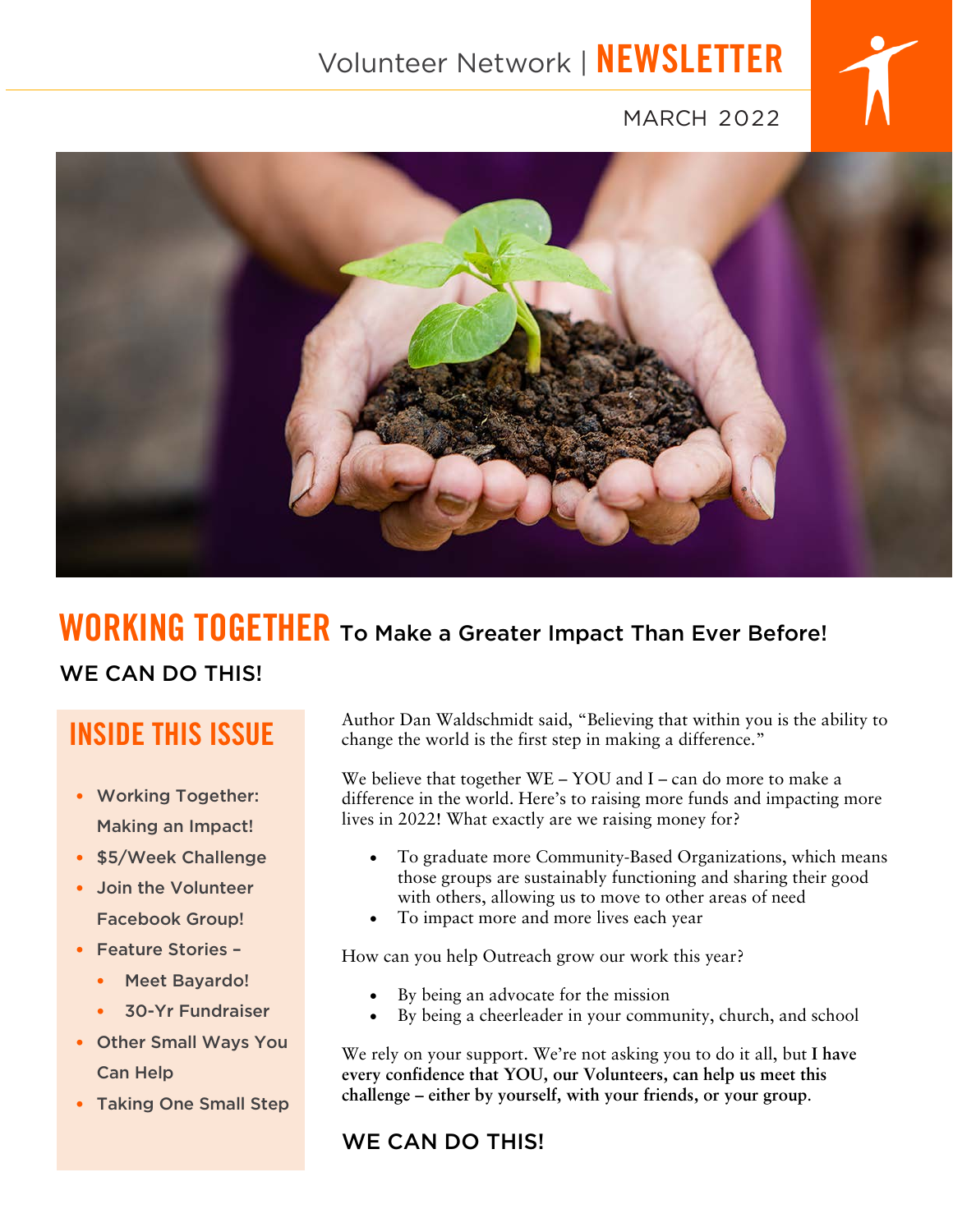## Volunteer Network INEWS



YOU and YOUR GROUP can make our goals a reality through Partnerships, an Outreach Shop gift, honorariums, corporate sponsorships, hosting a fundraiser and donating.

#### Here are some fun goals to show how it all adds up -- even an extra \$5!

- If YOU pledge to give \$5.00 per week for the next year, that adds up to \$260/year!
- If ALL OF OUR 74 active Partnerships gave an additional \$260 this year, that adds up to \$19,240!
- If 150 people give an additional \$260 per year, that is \$39,000!!! What a difference THAT could make!

#### How will YOU or YOUR GROUP respond?

#### For some perspective, consider the amount someone earns where we work\*:

| Bolivia - \$8.60/day     | Cambodia - \$9.60/day | DR Congo - $$3.54$ /day | Haiti - \$2.43/day  |
|--------------------------|-----------------------|-------------------------|---------------------|
| India - $$4.72$ /day     | Nepal - $$5.58/day$   | Nicaragua - \$6.22/day  | Malawi - \$1.82/day |
| Philippines - \$9.13/day | Zambia - $$4.69$ /day |                         |                     |

\* Information from mywage.org & other sources, reflecting average minimum full-time wages. The occupations of many residents in the communities where we work are seasonal laborers exempt from federal wage laws and tend to be lower.

#### **For more great stories & information to share, sign up for the Volunteer Network Facebook Group!**

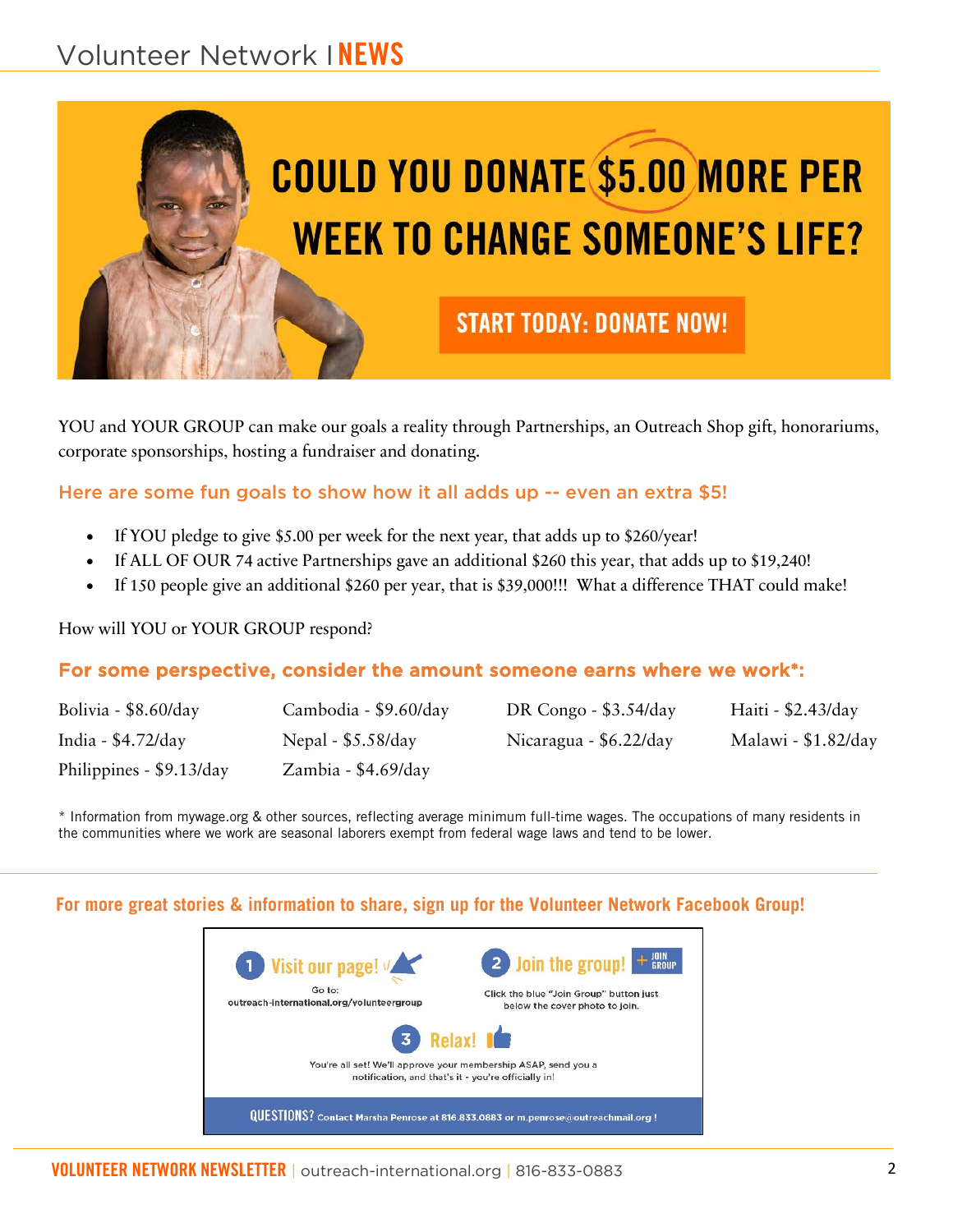### Volunteer Network INEWS





### **MEET BAYARDO!**

Bayardo has been working with Outreach International through Alcance Nicaragua (AN) for 25 years! He shares, "In 1993 I started as a part-time community leader for Outreach in Santa Lucia, Boaco. I also worked in agriculture and sometimes traveled to Costa Rica to work in construction. But due to my development as a community leader leading 100 families, the director of AN at that time thought about a full-time job opportunity for me.

I started as a community leader, then a facilitator, and in July 2005 I was appointed the Alcance Nicaragua Country Coordinator. When I started, my daughter was only a few months old and it was difficult to support my family when they told me of the opportunity to work with them. I cried with joy that day when I knew that it was no longer necessary to abandon my family in search of money to support them. Working with OI has been a wonderful opportunity that God gave me.

My big dream was to have a house of my own to live in with my wife and children, and little by little over time, we saved to build a small house where we live without worries and feel safe.

I am now the father of 3 adult children (2 men and a woman) and have been happily married for 27 years. My whole family attends church and my children are part of the musical ministry there, thanks to God. My free time is spent helping my wife tend the garden, planting fruit plants and watching sports on television, mainly baseball and boxing. I also like to spend time with my family at the river and visit friends.

This work is wonderful, and I feel useful to help people who are in the same condition that I was once in. Seeing smiles of the children and families fills me with satisfaction that I am doing the right thing."

### **COUNCIL BLUFFS 30- YEAR FUNDRAISER**

The Council Bluffs, IA, Community of Christ is known around town for its delicious peanut brittle, which they have been making and selling in November for the last 30 years, with proceeds going to Outreach.

"We debated whether to do it or not last fall," shared Carolyn Bothwell, the Outreach Partnership contact. "But we decided to go ahead, as people were already calling us in October, asking if the peanut brittle would be available. We also decided to go even bigger than before, making 1800 pounds of peanut brittle, and we were sold out before Christmas!"

When asked how they had gotten so successful, Carolyn said, "Well, we don't really advertise other than putting it on our marquee in front of the church. It's really just word-of-mouth! We're lucky that it's been so popular, and that some local businesses sell it. We've been doing this for so long now that people have just come to expect it. It's a collective effort, but we enjoy good fellowship in the process."